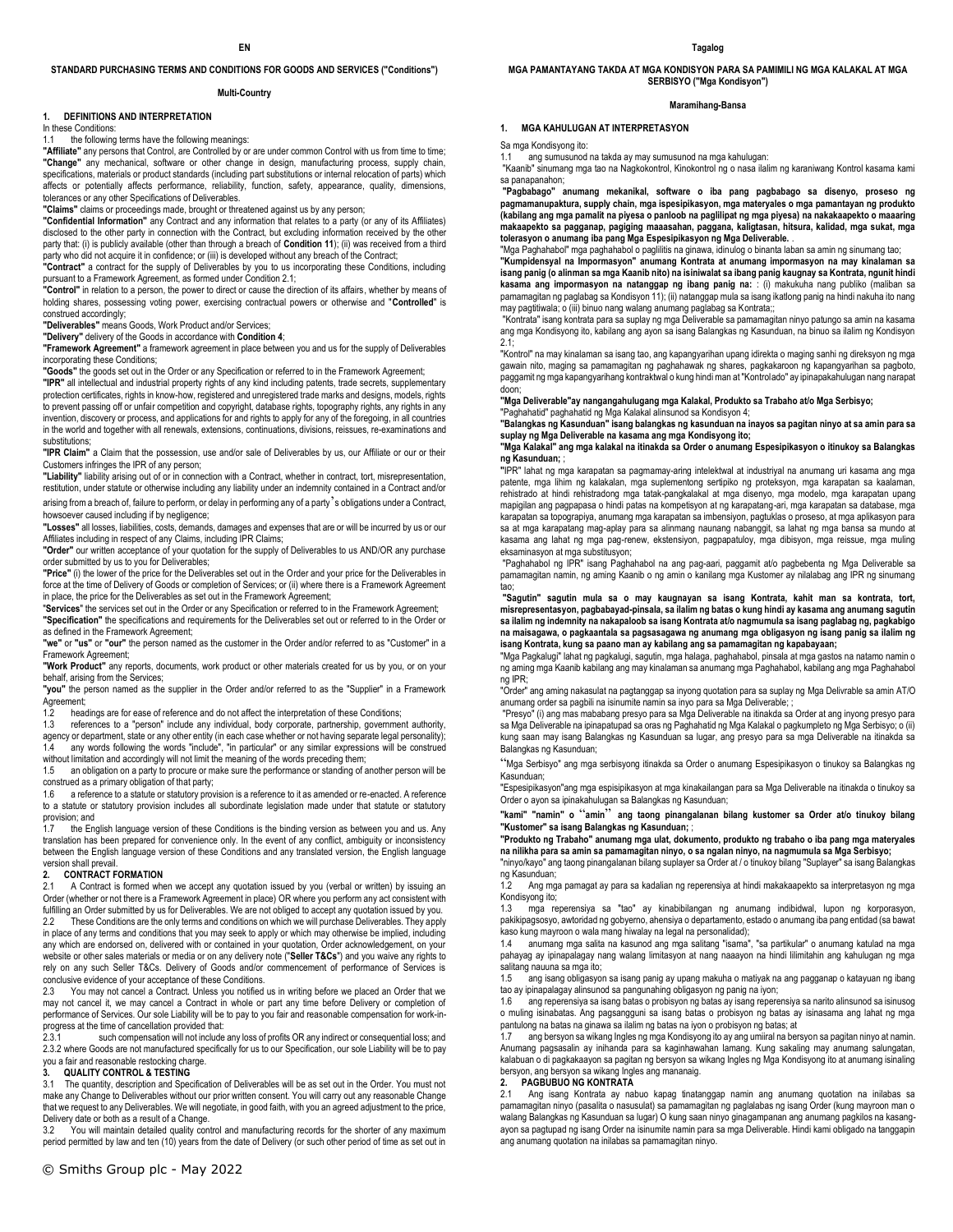a Framework Agreement or Order), which we or a third party on our behalf may inspect or receive copies of on demand.

3.3 We may inspect and test Goods at any time prior to Delivery. You will allow us and our representatives to enter your premises to carry out such inspection and testing and will provide us with all facilities reasonably required. If, following such inspection or testing, we are not satisfied that the Goods will comply with Condition 5.1, you will take all steps necessary to ensure compliance.

3.4 You will maintain a quality control system that meets any international standard as required by us, or which is otherwise approved by us and such test and inspection system as we may require.

3.5 You may not deliver the Goods by separate instalments without our prior written consent. Instalments will be invoiced separately by you.

# **4. DELIVERY OF GOODS / SUPPLY OF SERVICES**

Unless otherwise specified in an Order, you will deliver the Goods DDP (Incoterms 2010) to the address specified in the Order during our normal business hours on the date specified in the Order. You will be responsible for off-loading the Goods from the delivery vehicle. Delivery of the Goods will occur when they have been off-loaded at the delivery address.<br>4.2 You will perform Services in acc

You will perform Services in accordance with the applicable timetable communicated to you or as set out in the Order to meet all Specifications.

4.3 Time is of the essence for performance of your obligations under the Contract. If you are late performing your obligations under the Contract, you will pay to us a sum equal to 1.5% of the Price for each week of delay up to a maximum of 15% of the Price. You and we agree that this amount is reasonable and proportionate AND the most effective way of compensating us for part or all of our losses arising from late performance. However, you and we intend that we should be able to recover general damages as well as such sums in circumstances where we have suffered loss in excess of such sums as a result of your late performance. Therefore, our rights to any such sums under this **Conditions 4.3** is without prejudice to any other rights which we may have under the Contract or otherwise in respect of late performance, including the right to sue for damages or other relief and/or to terminate the Contract. A claim for general damages for late performance will be reduced by the amount of such sums under this **Conditions 4.3** actually applied or paid in respect of such late performance.

4.4 Services will be accepted by us when we are satisfied that the Services comply with the Specifications.<br>4.5 You will make sure that the Goods are marked in accordance with our instructions and any applicable You will make sure that the Goods are marked in accordance with our instructions and any applicable

laws, rules and regulations and are properly packed and secured; marked with information on their origin; Delivery is accompanied by a prominently displayed delivery note showing the Order number, date of Order, type and quantity of Goods, and any special storage instructions; and delivered with all operating and safety instructions, clearly displayed warning notices and such other information as may be necessary for the proper use, maintenance and repair of the Goods.<br>4.6 If you fail to deliver the Goods on tin

If you fail to deliver the Goods on time we may terminate the Contract immediately by giving you notice, in which case you will refund any monies already paid by us in relation to the Goods that have not been delivered and indemnify us and our Affiliates against our Losses as a result of your failure to supply Goods, including obtaining substitute goods from another supplier.

We will have a reasonable period of time following Delivery to inspect Goods. We may reject Goods which do not meet Specifications. We can also reject Goods which are more or less than the quantity or type Ordered or delivered prior to the date specified on the Order. Rejected Goods will be returned at your cost and expense. If we accept Goods delivered prior to the date specified on the Order we may charge you the cost of storing them until the actual specified Delivery date.

4.8 Risk in the Goods passes to us on the later of acceptance and Delivery. Ownership of the Goods passes to us on the earlier of payment of the Price and Delivery.<br>4.9 You will notify us in writing as soon you are aware

You will notify us in writing as soon you are aware that any Goods or the product support for the Goods are to be discontinued or made of "end of sale" or "end of life". At our request, you and we will agree in good faith a reasonable period of time during which you will keep agreed spare parts available for us for any discontinued, desupported, end of life or end of sale Goods.

## **5. YOUR OBLIGATIONS**

# 5.1 You will make sure that the Goods will:<br>5.1.1 be of satisfactory quality comp

be of satisfactory quality, comprise genuine, new materials (which are not used, refurbished, reconditioned, remanufactured, counterfeit or of such age as to impair usefulness or safety) and be fit for any purpose notified by us to you;

5.1.2 conform to, satisfy and be capable of the Specifications;<br>5.1.3 be free from defects in design. materials and w

- be free from defects in design, materials and workmanship;
- 5.1.4 be sold to us with full and unencumbered title and not infringe the IPR of any third party;<br>5.1.5 comply with all (i) applicable laws (ii) requilatory requirements and (iii) standard

comply with all (i) applicable laws, (ii) regulatory requirements and (iii) standards and

requirements of relevant statutory and regulatory bodies; and

5.1.6 be safe and without risk to health.<br>5.2 In respect of Services You will:

In respect of Services, You will:

5.2.1 perform Services with the best care, skill and diligence in accordance with best practice;

5.2.2 use personnel (and sufficient number of personnel) who are suitably skilled and experienced to perform the Services;

5.2.3 make sure that the Services conform with our reasonable instructions, comply with Specifications, are performed to meet the purposes notified by us to you and do not infringe the IPR of any third party;

5.2.4 provide all equipment, tools and vehicles and other items required to provide the Services;

5.2.5 obtain and at all times maintain all licences and consents required for the provision of the Services; 5.2.6 comply with all applicable laws, regulations, regulatory policies, guidelines or industry codes which may

apply to the provision of the Services; and<br>5.2.7 post do or omit to do anything not do or omit to do anything which may cause us or our Affiliates to lose any licence, authority, consent or permission required for our or their business.<br>5.3 You will observe all health and safety rules and

You will observe all health and safety rules and regulations and any other security requirements that apply at any of our premises and ensure that your personnel are insured against all risks while working on our premises.

5.4 Without affecting any of our other rights or remedies, if you materially breach any of these Conditions OR any Goods (whether or not accepted in whole or in part) do not conform with **Condition 5.1** during the longer of (i) your warranty period for the Goods and (ii) 12 months following Delivery OR any Services breach **Condition 5.2**, then we may:<br>5.4.1 terminate the

5.4.1 terminate the Contract and any other existing Contracts immediately with notice;<br>5.4.2 require you, at our option, to promptly repair or replace the relevant Goods or

require you, at our option, to promptly repair or replace the relevant Goods or reperform the relevant Services free of charge;

5.4.3 reject the Deliverables (in whole or in part) and require you to refund the Price for the relevant Deliverables;<br>5.4.4

5.4.4 accept the Deliverables subject to an equitable Price reduction; or 5.4.5 at your expense, repair or have a third party repair the Goods or re

at your expense, repair or have a third party repair the Goods or reperform or have a third party reperform the Services and you will indemnify us and our Affiliates against our Losses (including from any IPR Claims) arising from such breach.<br>5.5 Condition 5.4 will annly to

5.5 **Condition 5.4** will apply to any repaired or replacement Goods supplied under **Condition 5.4.2.**

If, as a result of any Goods not conforming with **Condition 5.1** or Services not conforming with **Condition 5.2** or otherwise representing an unreasonable risk of harm to the public or the environment, we determine a recall, removal or correction campaign ("campaign") is necessary or are required to carry out a campaign, we may implement such campaign and you will indemnify us and our Affiliates against all Losses incurred as a result of any such campaign. **6. OUR PROPERTY**

2.2 Ang mga Kondisyong ito ay ang tanging mga takda at kondisyon kung saan kami ay bibili ng mga Deliverable. Magagamit ang mga ito bilang pamalit sa anumang mga takda at kondisyon na maaari mong hilinging gamitin o kung hindi man ay maaaring ipinahiwatig, kabilang ang anumang na-endorso sa, pinadala nang kasama o nakapaloob sa inyong quotation, pagkilala sa Order, sa inyong website o iba pang mga materyales sa pagbebenta o media o sa anumang tala ng pag-deliver ("Tagabenta T & Cs ") at pinapaubaya nyo ang anumang mga karapatan upang umasa sa sinumang naturang Tagabenta ng T & Cs. Ang Pagpadala ng mga Kalakal at / o pagsisimula ng pagganap ng Mga Serbisyo ay matibay na ebidensiya ng inyong pagtanggap sa mga Kondisyong ito.

2.3 Maaaring hindi ninyo makansela ang isang Kontrata. Maliban kung ipinabatid ninyo sa amin nang pasulat bago kami mag-Order na maaaring hindi namin kanselahin ito, ay maaari naming kanselahin ang isang Kontrata nang buo o bahagi sa anumang oras bago ang Pagpadala o pagkumpleto ng pagganap ng Mga Serbisyo. Ang aming tanging Pananagutan ay pagbabayad sa inyo ng tapat at makatuwirang kabayaran para sa isinasagawang trabaho sa oras ng pagkansela kapag:<br>231 ang naturang kabayara

2.3.1 ang naturang kabayaran ay hindi ibibilang ang anumang pagkawala ng mga kita O anumang dituwiran o kinahihinatnan sa pagkalugi; at

2.3.2 kung saan ang mga Kalakal ay hindi ginawa nang partikular para sa amin ayon sa aming Espisipikasyon, ang aming tanging Sagutin ay magbayad sa inyo ng isang patas at makatwirang pagsasauli ng singil

## **3. PAGKONTROL SA KALIDAD AT PAGSUSURI**

3.1 Ang dami, paglalarawan at Detalye ng mga Deliverable ay ihahalintulad sa itinakda ng Order. Hindi kayo dapat gumawa ng anumang Pagbabago sa mga Deliverable nang wala ang aming naunang nakasulat na pahintulot. Isasagawa ninyo ang anumang makatwirang Pagbabago na hinihiling namin sa anumang mga Deliverable. Kami ay makikipag-ayos, nang lubos ang tiwala , sa inyo sa isang napagkasunduang pagsasaayos sa presyo, petsa ng Pagpapadala o pareho bilang resulta ng isang Pagbabago.

3.2 Kayo ay magpapanatili ng isang detalyadong kontrol ng kalidad at mga rekord ng paggawa sa mas maikli sa anumang pinakamatagal na panahon na pinapahintulutan ng batas at sampung(10) taon mula sa petsa ng Pagpapadala (o sa naturang iba pang tagal ng panahon na itinakda sa isang Balangkas ng Kasunduan o Order), na kami o ang isang ikatlong panig sa ngalan namin ay maaaring mag-inspeksyon o tumanggap ng mga kopya kapag may kahilingan.<br>3.3 Maaaring kami

Maaaring kami ay mag-inspeksyon o sumubok ng mga Kalakal sa anumang oras bago ang Pagpapadala. Papayagan ninyo kami at ang aming mga kinatawan na pumasok sa inyong lugar upang maisagawa ang naturang inspeksyon at pagsubok at magbubukas sa amin ng lahat ng mga pasilidad na kinakailangan nang makatuwiran. Kung, kasunod ng naturang inspeksyon o pagsubok, ay hindi kami nasisiyahan na ang mga Kalakal ay makasusunod sa Kondisyon 5.1, gagawa kayo ng lahat ng mga hakbang na kinakailangan upang matiyak ang pagsunod.<br>34 Kay

3.4 Kayo ay magpapanatili ng isang sistema ng kontrol sa kalidad na makakatugon sa anumang internasyonal na pamantayan gaya ng kinailangan namin, o kung sa alin man ay inaaprubahan namin at sa ganoong sistema ng

pagsubok at inspeksyon ay hangga't maaaring kinakailangan namin.

3.5 Hindi ninyo maaaring ipadala ang Mga Kalakal sa pamamagitan ng hiwalay na mga installment nang wala ang aming naunang nakasulat na pahintulot. Ang mga installment ay gagawan ninyo ng invoice nang hiwa-hiwalay. **4. PAGPAPADALA NG MGA KALAKAL/PAGSUPLAY NG MGA SERBISYO**

4.1 Maliban sa kung hindi ay tiniyak sa isang Order, ipapadala ninyo ang Kalakal DDP (Incoterms 2010) sa adres na tiniyak sa Order sa loob ng aming karaniwang oras ng negosyo sa petsang tiniyak sa Order. Kayo ang may pananagutan para sa off-loading ng mga Kalakal mula sa sasakyan ng pagpapadala. Ang Pagpapadala ng mga Kalakal ay magaganap kapag ang mga ito ay na-off-load sa adres na pagdadalhan.

4.2 Gagawin ninyo ang Mga Serbisyo alinsunod sa naaangkop na takdang panahon na ipinabatid sa inyo o itinakda sa Order upang masunod ang lahat ng Mga Espesipikasyon.

4.3 Mahalaga ang oras para sa pagganap ng inyong mga obligasyon sa ilalim ng Kontrata. Kung mahuli kayo sa pagpatupad ng inyong mga obligasyon sa ilalim ng Kontrata, magbabayad ka sa amin ng suma na katumbas ng 1.5% ng Presyo para sa bawat linggo ng pagkaantala hanggang sa pinakamataas na 15% ng Presyo. Kayo at kami ay sumasang-ayon na ang halagang ito ay makatwiran at proporsiyanado AT ang pinaka-epektibong paraan ng pagbabayad sa amin bilang parte o sa lahat ng aming mga pagkalugi na nagmumula sa nahuling pagsasagawa. Gayunpaman, kayo at kami ay nagbabalak na mabawi natin ang mga pangkalahatang pinsala pati na rin ang ganoong mga suma sa mga pangyayari na ikinalugi natin na lampas sa mga naturang halaga bilang resulta ng inyong huling pagsasagawa. Samakatuwid, ang aming mga karapatan sa anumang mga ganoong mga suma sa ilalim nitong mga Kondisyon 4.3 ay walang pagkiling sa anumang iba pang mga karapatan na maaaring mayroon tayo sa ilalim ng Kontrata o kundi man ay may kinalaman sa huling pagsasagawa, kabilang ang karapatan na maghain ng demanda para sa mga pinsala o iba pang remedyo at / o upang wakasan ang Kontrata.. Ang isang paghahabol para sa mga pangkalahatang pinsala para sa huling pagsasagawa ay mababawasan sa pamamagitan ng halaga ng mga naturang suma sa ilalim nitong Mga Kondisyon 4.3 nang sa katunayan ay ginamit o -ibinayad hinggil sa naturang huling pagsasagawa.<br>44 Tatangganin namin ang mga serb

Tatanggapin namin ang mga serbisyo kapag nasiyahan kami na ang Mga Serbisyo ay umaalinsunod sa Mga Espisipikasyon.<br>4.5 Titiyakin niny

4.5 Titiyakin ninyo na ang mga Kalakal ay minarkahan alinsunod sa aming mga tagubilin at anumang naaangkop na mga batas, mga alituntunin at regulasyon at maayos na nakaimpake at ligtas; minarkahan ng impormasyon sa kanilang pinagmulan; Ang Pagpapadala ay sinamahan ng isang nakikitang nota ng pagpapadala na nagpapakita ng numero ng Order, petsa ng Order, uri at dami ng Mga Kalakal, at anumang mga espesyal na tagubilin sa pag-iimbak; at naipadala kasama ang lahat ng mga tagubilin sa paggamit at kaligtasan, malinaw na ipinakita ang mga abiso ng babala at iba pang ganoong impormasyon na maaaring kinakailangan para sa wastong paggamit, pagmamantina at pagkumpuni ng Mga Kalakal.

4.6 Kung mabigo kayong maipadala ang mga Kalakal sa oras ay maaari naming wakasan agad ang Kontrata sa pamamagitan ng pagbibigay sa inyo ng abiso, kung sa ganoong kalagayan ay babayaran ninyo ang anumang gastusin na binayaran namin kaugnay sa mga Kalakal na hindi naipadala at magbabayad-pinsala sa amin at mga Kaanib namin laban sa mga Pagkalugi bilang resulta ng inyong pagkabigo upang magsuplay ng Mga Kalakal, kabilang ang pagkuha ng mga pamalit na kalakal mula sa isa pang taga-suplay.

4.7 Magkakaroon kami ng makatwiran tagal ng panahon kasunod ng Pagpapadala upang inspeksyunin ang Mga Kalakal. Maaari naming tanggihan ang mga Kalakal na hindi nakasusunod sa Mga Espisipikasyon. Matatanggihan din namin ang mga Kalakal na mas higit o kaunti ang kantidad o uri na Inorder o pinadala bago ang petsang tiniyak sa Order. Mga tinanggihang Kalakal ay isasauli nang sa inyo ang gugol at gastusin. Kung tanggapin namin ang mga Kalakal na pinadala bago ang petsang tiniyak sa Order ay maaari naming singilin kayo sa gastos ng pag-iimbak ng mga ito hanggang sa aktwal na tiniyak na petsa ng Pagpapadala.

4.8 Ang panganib sa mga Kalakal na ipinapasa sa amin sa dakong huli ng pagtanggap at Pagpapadala. Ang pag-aari ng mga Kalakal ay ipinapasa sa amin sa naunang pagbabayad ng Presyo at Pagpapadala

4.9 Aabisuhan ninyo kami ng pasulat sa lalong madaling panahon na kapag ang anumang mga Kalakal o ang pansuportang produkto para sa mga Kalakal ay dapat ihinto ang pagpatuloy o gumawa ng "katapusang pagbebenta" o "may taning ang buhay". Sa aming kahilingan, tayo ay magkakasunduan nang buong tiwala sa isang makatwirang tagal ng panahon na kung sa alin ay mananatiling sumasang-ayon kayo na mayroong mga reserbang piyesa na magagamit kami para sa anumang paghinto ng pagpatuloy, pag-alis ng suporta, taning sa buhay o katapusan ng pagbebenta ng Mga Kalakal.

## **5. MGA OBLIGASYON NINYO**

5.1 Titiyakin ninyo na ang Mga Kalakal ay:

5.1.1 maging kasiya-siya ang kalidad, binubuo ng tunay, bagong mga materyales (na hindi ginamit, binago ang lumang ayos, nirekondisyon, muling niyari, huwad o sa ganoong edad ay makapipinsala sa kapakinabangan o kaligtasan) at maging angkop para sa anumang layon ay maabisuhan namin kayo;

5.1.2 tumutupad upang, magbigay-kasiyahan at ipakita ang kakayahan sa mga Espisipikasyon;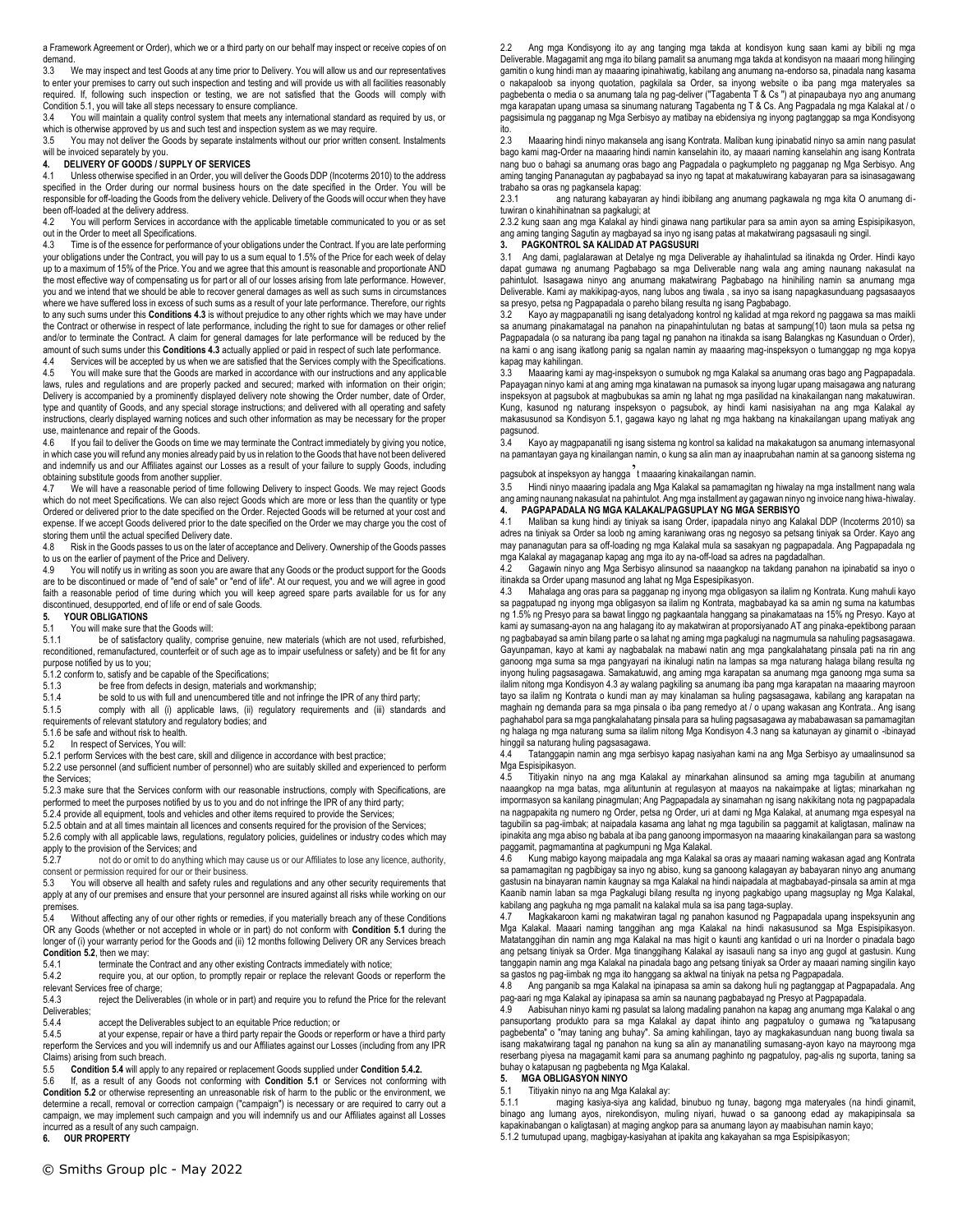6.1 All patterns, dies, moulds or other tooling or materials, supplied by us or prepared or obtained by you for us at our cost ("**Tooling**"), will be marked with our name or as otherwise specified by us and will be and remain our exclusive property returnable in good condition on demand.<br>6.2 You will insure against all risks any Tooling and also any of you

You will insure against all risks any Tooling and also any of your own tooling or property which may be kept on our premises for the purposes of providing Deliverables. You will keep all Tooling safe and in good condition while in your custody and/or under your control. All Tooling will be kept separately from your stock and other inventory.

6.3 We reserve the right to charge to you the cost of any Tooling if it is destroyed or damaged or rendered unfit for the purpose for which it was originally manufactured while under your control.<br>6.4 You will not dispose of any Tooling other than in accordance with our prior writ

You will not dispose of any Tooling other than in accordance with our prior written instructions. You will not, at any time, use Tooling, nor will you allow Tooling to be used by anyone else for any purpose other than the supply of the Deliverables unless we have previously provided our consent in writing.

6.5 We will have the right to enter your premises and remove Tooling at any time without being liable for trespass or for damages of any sort.<br>7. ASSIGNMENT OF IPR

# **7. ASSIGNMENT OF IPR**

7.1 This **Condition 7** will apply if the Goods are to be made, modified or redesigned to our Specification. Any bespoke Specification or Work Product you create or have created for us will be treated as "Goods" for the purposes of this **Condition 7.**

7.2 We will own all present and future IPR (together with all economic and proprietary rights) in the Goods and our specification. Accordingly, you will not use our specification other than to manufacture the Goods for us. With full title guarantee, you:

7.2.1 assign to us all IPR in the Goods which subsist as at the date of the Contract;

7.2.2 assign to us (by way of present assignment of the future copyright) all future copyright in the Goods immediately upon its creation; and

7.2.3 agree to assign to us all other IPR in the Goods immediately upon its creation.

7.3 You will:

7.3.1 at your own cost, execute all such documents and do all such acts and things as we may request from time to time in order to secure our full right, title and interest in the IPR in the Goods; and

7.3.2 obtain the waiver of all moral rights (and any broadly equivalent rights) in the Goods.

7.4 The exception to **Condition 7.2** above is that any IPR in existing products, materials or data used to create Goods ("**Existing Materials**") will continue to belong to you (or your suppliers). You grant (and, where applicable, will ensure that your suppliers grant) to us, our Affiliates and our and their end customers a nonexclusive, perpetual, royaltyfree, irrevocable licence to use and to have used Existing Materials which form part of any Goods.

### **8. PRICE AND PAYMENT**

8.1 As long as you perform your obligations in accordance with the terms of the Contract, we will pay the Price to you in accordance with **Condition 8**.

The only sums of money we will pay in connection with the supply of the Deliverables are the Price which will be inclusive of all costs and expenses incurred by you including all packaging, insurance, carriage, duties and delivery costs.

8.3 Any sum payable under the Contract is exclusive of value added tax, sales tax and/or goods and services tax (and any other similar or equivalent taxes, duties, fees and levies imposed from time to time by any government or other authority) upon any supply made to us which will be payable in addition to that sum in the manner and at the rate prescribed by law from time to time but inclusive of all other taxes, fees and levies imposed from time to time by any government or other authority.<br>8.4 You may invoice us for the Price for the Goods following I

You may invoice us for the Price for the Goods following Delivery and for Services following completion. 8.5 Other than as set out in **Conditions 8.7** and **8.9**, each invoice will be payable by us within 60 days following the date on which the invoice is received by us, plus the number of days until our next payment run. You will send invoices to the address specified in the Order.

8.6 No payment made by us will constitute acceptance by us of any Deliverables or otherwise affect any rights or remedies which we may have against you including the right to recover any amount overpaid or wrongfully paid to you.<br>8.7 We may withhout

We may withhold payment of any disputed sum until the dispute is settled.

8.8 If any undisputed sum payable under the Contract is not paid when due you may charge us interest daily on that sum at 3% per year subject to any maximum or minimum rate of interest on overdue invoices specified by applicable law, from the due date until the date of payment (whether before or after judgment).

8.9 We may set-off, deduct or withhold any liability which you have to us against any liability which we have to you.

### **9. TERMINATION**

9.1 Without limiting any other right we may have to terminate a Contract, if you commit a material breach of these Conditions we may terminate the Contract and any other existing Contracts immediately with written notice. Any breach of **Conditions 11, 12** or **15.9** will be deemed to be a material breach.<br>9.2 Without limiting any other right we may have to terminate a Contract we may te

Without limiting any other right we may have to terminate a Contract, we may terminate the Contract immediately by giving you written notice if you (a) have a receiver, administrator or liquidator (provisional or otherwise) appointed; (b) are subject to a notice of intention to appoint an administrator or any other resolution on insolvency; (c) pass a resolution for your winding-up; (d) have a winding up order made by a court in respect of you; (e) enter into any composition or arrangement with creditors; (f) cease to carry on business; (g) are the subject of anything similar or equivalent to that set out in (a) to (f) under any applicable laws; or (h) you are subject to any change of Control and you will notify us immediately upon the occurrence of any such event or circumstance.<br>9.3 Follow

9.3 Following expiry or termination of the Contract:<br>9.3.1 any Conditions which expressly or implement

any Conditions which expressly or impliedly continue to have effect after expiry or termination of the Contract will continue in force; and<br>9.3.2 all other rights and obligat

all other rights and obligations will immediately stop but will not affect any of your or our rights, obligations, claims and liabilities which may exist prior to the date of expiry or termination; and

9.3.3 each party will immediately stop using the other party's Confidential Information and will as soon as reasonably possible, if requested to do so, return to the other party all of the other party's Confidential Information (including all copies and extracts) in its possession or control or confirm its secure destruction; and

9.3.4 each party may keep any of the other party's Confidential Information which it has to keep to comply with any applicable law and **Condition 9.3.3** will not apply to such Confidential Information. **Condition 11** will continue to apply to retained Confidential Information.

9.4 If we terminate a Contract, we may require you to deliver to us any supplies, materials or drawings produced or acquired by you for the terminated part of the Contract and we will agree, in good faith, on the amount payable for the same.

# **10. LIABILITY AND INSURANCE**<br>10.1 You will indemnify us and our Affiliates

You will indemnify us and our Affiliates against all our and their Losses arising from your breach of or negligent performance of or your failure to perform or delay in performing any part of these Conditions. We may, at our discretion, control the defence of any claim in respect of which you are required to indemnify us under a Contract.

10.2 Subject to **Condition 10.3**, we will not have any Liability to you for any (i) loss of profit, goodwill or revenue; or (ii) any indirect, consequential or special loss.

10.3 Nothing in these Conditions or any Contract will operate to exclude or restrict one party s Liability (if any) to the other (including for a person for whom it is vicariously liable):<br>10.3.1 for death or personal iniury resulting from its negligence:

for death or personal injury resulting from its negligence;

5.1.3 maging malaya sa mga depekto sa disenyo, materyales at pagkakagawa;

5.1.4 maibenta sa amin nang ganap at walang hadlang sa titulo at hindi lumalabag sa IPR ng anumang ikatlong panig;

sumunod sa lahat ng (i) pinaiiral na mga batas, (ii) mga pangangailangan sa regulasyon at (iii) mga pamantayan at mga pangangailangan ng may-kinalamang mga batas at regulasyon ng mga ahensiya; at

5.1.6 maging ligtas at walang panganib sa kalusugan.

5.2 Sa pagsasaalang-alang sa Mga Serbisyo, Kayo ay:

5.2.1 magse-Serbisyo nang may pinakamahusay na pangangalaga, kasanayan at kasipagan alinsunod sa pinakamahusay na praktis;

5.2.2 gagamit ng mga tauhan (at may sapat na bilang ng mga tauhan) na may angkop na kasanayan at karanasan upang maisagawa ang Mga Serbisyo;

5.2.3 maninigurado na ang mga Serbisyo ay sumasang-ayon sa aming mga makatwirang mga tagubilin, sumusunod sa Mga Espisipikasyon, ginagampanan upang matugunan ang mga layon na inabiso namin sa inyo at hindi maglalabag sa IPR ng anumang ikatlong panig;

5.2.4 magbibigay ng lahat na mga kagamitan, kasangkapan at behikulo at iba pang mga bagay na kinakailangan upang maipagkaloob ang Mga Serbisyo;

5.2.5 kukuha at palaging imamantena ang lahat ng mga lisensya at mga pahintulot na kinakailangan para sa probisyon ng Mga Serbisyo,

5.2.6 aalinsunod sa lahat ng mga pinaiiral na batas, regulasyon, mga patakaran sa regulasyon, mga gabay o mga kowd ng industriya na maaaring mag-aplay sa probisyon ng Mga Serbisyo; at

5.2.7 hindi gagawa o magtatanggal ng anumang bagay na maaaring magdulot sa amin o sa aming mga Kaanib na mawalan ng anumang lisensya, awtoridad, pahintulot o permiso na kinakailangan para sa aming o sa kanilang negosyo.

5.3 Kayo ay magpapatupad ng lahat ng mga tuntunin at regulasyon sa kalusugan at kaligtasan at anumang iba pang mga pangangailangan ng seguridad na ipinatutupad sa anuman sa ating mga lugar at titiyakin na ang ating mga tauhan ay nakaseguro laban sa lahat ng mga panganib habang nagtatrabaho sa ating mga lugar.<br>5.4 Nang bindi naaapektuhan ang alinman sa aming iba pang mga karapatan o mga remedyo, kung ni

5.4 Nang hindi naaapektuhan ang alinman sa aming iba pang mga karapatan o mga remedyo, kung nilabag ninyo ang alinman sa mga Kondisyong ito O anumang mga Kalakal (natanggap man o hindi ang kabuuan o bahagi) na hindi sumusunod sa Kondisyon 5.1 sa loob ng mas mahabang panahon ng (i) ang inyong panahon ng garantiya para sa mga Kalakal at (ii) 12 buwan pagkatapos ng Paghahatid O anumang paglabag sa mga Serbisyo ng Kondisyon 5.2, pagkatapos ay maaari naming:

5.4.1 tapusin ang Kontrata at anumang iba pang umiiral na mga Kontrata kaagad ng may abiso;<br>5.4.2 kakailanganin ninyo, sa aming opsyon, na agad na ayusin o palitan ang mga kaugnay na kakailanganin ninyo, sa aming opsyon, na agad na ayusin o palitan ang mga kaugnay na Kalakal

o isagawang muli ang mga may-katuturang mga Serbisyo nang walang bayad; tanggihan ang Mga Deliverable (sa kabuuan o bahagi) at hingin sa inyong ibalik ang Presyo para sa may-kaunayang Mga Deliverable;

5.4.4 tanggapin ang Mga Deliverable na napapailalim sa isang pantay na pagbabawas sa Presyo; o

5.4.5 sa inyong gastos, kumpunihin o hayaan ang ikatlong partido na kumpunihin ang mga Kalakal o isagawang muli o ipasagawang muli sa ikatlong partido ang Mga Serbisyo at kayoay magbabayad-pinsala sa amin at sa aming mga Kaanib laban sa aming mga Pagkalugi (kabilang ang mula sa anumang mga IPR na Paghahabol) na nagmumula sa nasabing paglabag.

### 5.5 **Ang Kondisyon 5.4 ay magagamit sa anumang kinumpuni o pinalitan na mga Kalakal na ibinigay sa ilalim ng Kondisyon 5.4.2.**

5.6 IKung, bilang isang resulta ng anumang mga Kalakal na hindi umaayon sa Kondisyon 5.1 o mga Serbisyo na hindi tumutulad sa isang hindi makatwiran na panganib ng pinsala sa publiko o sa kapaligiran, natukoy namin ang isang pagpapabalik, pagtanggal o pagwawasto na kampanya ("kampanya") ay kinakailangan o kailangan upang isakatuparan ang isang kampanya, maaari naming ipatupad ang naturang kampanya at babayaran ninyo kami at ang amibg mga Kaanib laban sa mga Pagkalugi bilang resulta ng anumang naturang kampanya.

### **6. AMING ARIARIAN**

6.1 Ang lahat ng mga pattern, grabadong metal, mga molde o iba pang kasangkapan o mga materyales, na sinuplay namin o inihanda o nakuha ninyo para sa amin sa aming gastos ("Pangkasangkapan") ay mamarkahan ng aming pangalan o kung hindi ay tinitiyak namin at magiging at mananatiling aming eksklusibong ari-arian na maisasauli ng nasa mabuting kondisyon kapag kinailangan. .

6.2 Kayo ay maniniguro kontra sa lahat ng mga panganib ng anumang Pangkasangkapan at anuman din sa inyong sariling pangkasangkapan o ari-arian na maaaring itago sa aming mga lugar para sa mga layon ng pagkakaloob ng Mga Deliverable. Kayo ay magpapanitiling ligtas at sa mabuting kondisyon ang lahat ng Pangkasangkapan habang nasa inyong pang-iingat at / o sa ilalim ng inyong kontrol. Ang lahat ng Pangkasangkapan ay itatago nang hiwalay mula sa inyong stock at iba pang imbentaryo.

6.3 Kami ay may reserbadong karapatan upang singilin sa inyo ang halaga ng anumang Pangkasangkapan kung ito ay mawasak o masira o naging hindi karapat-dapat para sa layon na kung sa alin ito ay ginawa nang original habang nasa ilalim ng inyong kontrol.

6.4 Kayo ay huwag magtatapon ng anumang Pangkasangkapan maliban sa kung alinsunod sa aming naunang nakasulat na mga tagubilin. Kayo ay hindi, sa anumang oras, gagamit ng Pangkasangkapan, ni hindi ninyo papayagan na ang Pangkasangkapan ay gamitin ng sinumang iba pa para sa anumang layon maliban sa pagsuplay ng mga Deliverable maliban sa kung dati nang kami ay nagkaloob ng aming pahintulot nang pasulat.

6.5 Kami ay magkakaroon ng karapatang pumasok sa inyong mga lugar at alisin ang Pagkasangkapan sa anumang oras nang hindi mananagot para sa pagpasok o para sa mga pinsala ng anumang uri.<br>7. PAGTATAKDA NG IPR

7.1 Itong Kondisyon 7 ay mag-aaplay kung ang Mga Kalakal ay dapat likhain, mabago nang bahagya o muling idisenyo sa aming Espisipikasyon. Ang anumang pasadyang Espisipikasyon o Gawang Produkto na inyong nilikha o nalikha para sa amin ay ituturing bilang "Mga Kalakal" para sa mga layon nitong Kondisyon 7.

7.2 Pagmamay-ari namin ang lahat ng kasalukuyan at hinaharap na IPR (kasama ang lahat ng pangekonomiya at pagmamay-aring mga karapatan) sa Mga Kalakal at sa aming pagtutukoy. Alinsunod dito, hindi ninyo gagamitin ang aming pagtutukoy maliban sa paggawa ng mga Kalakal para sa amin. Na may buong garantiya ng titulo, kayo ay:

7.2.1 italaga sa amin ang lahat ng IPR sa Mga Kalakal na nagpapatuloy sa petsa ng Kontrata;

7.2.2 italaga sa amin (sa pamamagitan ng kasalukuyang pagtatalaga ng copyright sa hinaharap) ang lahat ng copyright sa hinaharap sa mga Kaagad kaagad sa paglikha nito; at

7.2.3 sumang-ayon na italaga kaagad sa amin ang lahat ng iba pang IPR sa Mga Kalakal sa pagkalikha ng mga nito.

7.3 Kayo ay?

7.3.1 sa inyong sariling gastos, isagawa ang lahat ng naturang mga dokumento at gagawin ang lahat ng naturang mga kilos at mga bagay na maaari naming hilingin paminsan-minsan upang masigurado ang aming buong karapatan, titulo at interes sa IPR sa Mga Kalakal; at

7.3.2 makuha ang pagwawaksi ng lahat ng mga karapatang moral (at anumang malawak na katumbas na mga karapatan) sa Mga Kalakal.<br>74 Ang pagbubukod sa

7.4 Ang pagbubukod sa Kondisyon 7.2 sa itaas ay ang anumang IPR sa mga umiiral na produkto, materyales o datos na ginamit upang lumikha ng mga Kalakal ("Kasalukuyang mga Materyales ") ay patuloy na pag-aari ninyo (o sa inyong mga supplier). . Ibinibigay ninyo (at, kung saan naaangkop, ay titiyakin na ang inyong mga supplier grant), sa amin, sa aming mga Kaanib at ang aming at ang kanilang mga end customer ay isang walangeksklusibo, walang hangganan, royalty free, irrevocable na lisensya na gagamitin at upang magamit ang Kasalukuyang Mga Materyalrs na bumubuo ng bahagi ng anumang mga Kalakal.

### **8. PRESYO AT PAGBABAYAD**

8.1 Hangga't isasagawa ninyo ang inyong mga obligasyon alinsunod sa mga takda ng Kontrata, babayaran

**7. PAGTATAKDA NG IPR**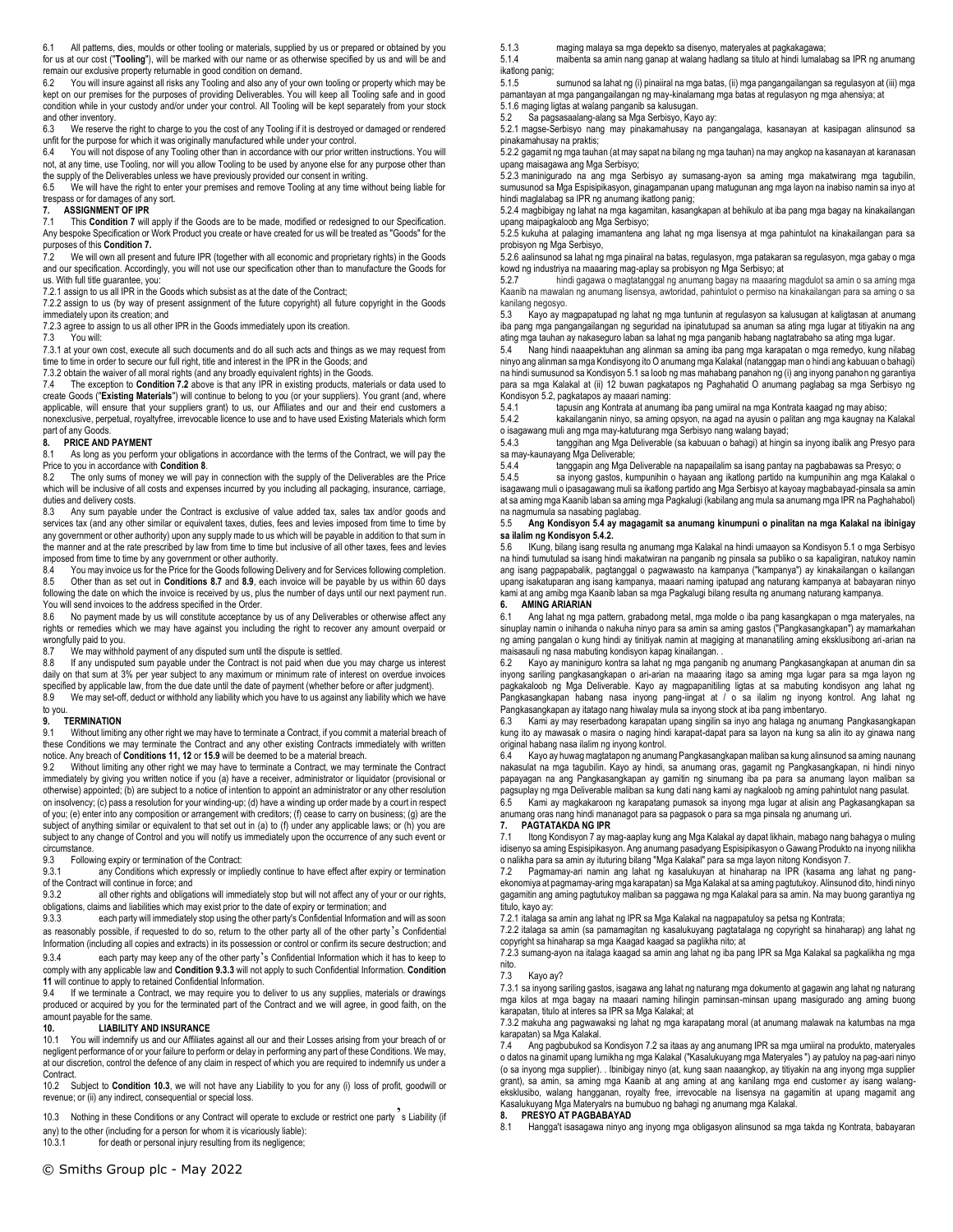### 10.3.2 for its fraud or fraudulent misrepresentation; or

10.3.3 for any matter for which it is not permitted by law to exclude or limit its liability.

10.4 The exclusions from and limitations of liability contained in these Conditions will apply after as well as before the date of expiry or termination of any Contract.

10.5 The exclusions from, and limitations of, liability set out in this **Condition 10** will be considered severally. The invalidity or unenforceability of any one sub-clause or clause will not affect the validity or enforceability of any other sub-clause or clause and will be considered severable from each other.

10.6 You will have satisfactory insurance cover with a reputable insurer to cover your obligations to us, including public liability insurance cover, cover for any potential liabilities arising from a Contract and any insurances required by law. You will provide evidence of your insurance coverage at our request.

## **11. CONFIDENTIALITY**

## 11.1 Except as set out in Condition 11.2, each party will:

11.1.1 only use the other party's Confidential Information for the purpose of performing its obligations and exercising its rights under the Contract;

11.1.2 keep the other party's Confidential Information secret, safe and secure; and

11.1.3 not disclose the other party's Confidential Information to any other person.

# 11.2 Each party may disclose the other party's Confidential Information:<br>11.2.1 to the extent required by law, any court of competent iurisdicti

to the extent required by law, any court of competent jurisdiction or the rules of any government, public or regulatory body or any stock exchange; and<br>11.2.2 to its officers, directors, employees an

to its officers, directors, employees and professional advisers and, in our case, our Affiliates, agents and sub-contractors, who need the Confidential Information in order for that party to perform its obligations and exercise its rights under the Contract. A party disclosing the other party's Confidential Information under **Condition 11.2.2** will make sure that each person to whom it discloses that Confidential Information is bound by obligations of confidentiality no less onerous than those set out in this **Condition 11**.

11.3 Each party acknowledges and agrees that damages alone would not be an adequate remedy for breach of **Condition 11** by that party. Accordingly, the other party will be entitled, without having to prove special damages, to injunctive relief, equitable relief and/or specific performance for any breach or threatened breach of **Condition 11** by the first party<br>**12.** ETHICAL CONDI

### **12. ETHICAL CONDUCT**

12.1 You will conduct your business ethically and lawfully and in accordance with our Supplier Code of Business Ethics (http://www.smiths.com/responsibility-supplier-code-of-business-ethics.aspx) or an equivalent code of ethics.

12.2 You represent and warrant that you and your subcontractors and suppliers do not use or permit unacceptable labour practices, such as child or forced labour, or unsafe working conditions and comply with all

applicable labour and employment laws, regulations, standards and conventions, including the UN<sup>2</sup>s Guiding

Principles on Business & Human Rights and the International Labor Organization<sup>7</sup>s Conventions and any similar or equivalent laws applying in the jurisdiction in which we are registered.

12.3 You hereby acknowledge that you are aware of, and agree to comply with all applicable anti-bribery and anti-corruption laws, including but not limited to the Foreign Corrupt Practices Act (FCPA) (and related regulation and guidance) and any similar or equivalent laws applying in the jurisdiction in which we are registered.

12.4 You represent and warrant that you only supply minerals to us and our Affiliates from sources that do not (i) contribute to conflict; and/or (ii) benefit or finance armed groups in the Democratic Republic of Congo or any adjoining country. You have adopted, and require your suppliers of minerals to adopt, conflict mineral policies and management systems.

12.5 You will permit us, and any person nominated by us, to have such access to your premises, personnel, systems, books and records as we may require to verify your compliance with this **Condition 12**. We also reserve the right to inquire and investigate your conduct to satisfy ourself of your compliance with this **Condition 12** and to discontinue a business relationship with you if you or any of your officers, directors or employees is found to have breached any part of this **Condition 12.** 

12.6 We are required to demonstrate that our products and our use of certain materials comply with laws and regulations (including environmental laws and regulations) and international standards. You will promptly provide us with information and declarations that we may reasonably request to enable us to comply with all applicable laws, regulations and standards, including but not limited to IEC 62474 – Material Declaration for Product of and for the Electrotechnical Industry.

## **13. NOTICE**

13.1 Notices and other communications provided for the purposes of a Contract will be in writing, and

delivered by courier or by hand to the relevant party's address as specified on the Order (or such other address which is notified to the other party in writing from time to time), in the case of a notice to us, marked for the attention of such person as we specify.

# **14. EXPORT / IMPORT / ECONOMIC SANCTIONS CONTROLS**<br>14.1 You agree to comply with all applicable export controls and

You agree to comply with all applicable export controls and import and economic sanctions laws and regulations, including those of your country of incorporation, from where the Goods will be supplied, where the Goods will be received and any other relevant jurisdiction. You will also obtain, as required, and comply with all applicable government authorizations and their provisos in supplying the Goods. Without limiting the foregoing, you will not transfer any export controlled item, data or services provided by us in relation to the Contract, to include transfer to any persons, including those persons employed by or associated with, or under contract to you or you lower-tier suppliers, without the authority of an applicable licence, exemption or exception.<br>14.2 You will provide to us all information necessary to support any regulatory or government auth

You will provide to us all information necessary to support any regulatory or government authorization requirements we have regarding the Goods.

14.3 You will indemnify us and our Affiliates for all Losses arising out of any breach by you of this Clause 14. **15. GENERAL**

15.1 The Contract constitutes the entire agreement between the parties and supersedes any prior agreement or arrangement in respect of its subject matter and, subject to **Condition 10.3**, neither party has entered into the Contract in reliance upon, and it will have no remedy in respect of, any misrepresentation, representation or statement (whether made by the other party or any other person and whether made by the first party or any other person) which is not expressly set out in the Contract.<br>15.2 A party's delay in exercising partial exercising or fail

15.2 A party's delay in exercising, partial exercising or failure to exercise a right or remedy under the Contract will not constitute a waiver of, or prevent or restrict future exercise of, that or any other right or remedy. A waiver of any right, remedy, breach or default will only be valid if it is in writing and signed by the party giving it.

15.3 If any term of the Contract is found by any court or body or authority of competent jurisdiction to be illegal, unlawful, void or unenforceable, such term will be deemed to be severed from the Contract and this will not affect the remainder of the Contract which will continue in full force and effect.

15.4 Except to the extent otherwise specified in these Conditions, variations to the Contract must be agreed in writing and signed by both parties.

15.5 No partnership, agency or joint venture between the parties will be created by the Contract.

15.6 Each party agrees that it is an independent contractor and is entering into the Contract as principal and not as agent for or for the benefit of any other person.

15.7 Each of our Affiliates will be entitled to enforce in their own capacity the terms of any Contract under which that Affiliate receives a benefit and we shall also be entitled to enforce such terms on their behalf

namin ang Presyo sa inyo alinsunod sa Kondisyon 8..

8.2 Ang tanging mga halaga ng pera na babayaran namin kaugnay ng suplay ng Mga Deliverable ay ang Presyo na kung saan ay kasama ang lahat ng mga gastos at gastusing natamo ninyo kasama ang lahat ng pagsasapakete, seguro, carriage, tungkulin at mga gastos sa paghahatid.

8.3 Ang anumang halagang babayaran sa ilalim ng Kontrata ay eksklusibo sa halaga na idinagdag na value added tax, buwis sa pagbebenta at/o mga buwis sa mga kalakal at mga serbisyo (at anumang iba pang katulad o katumbas na mga buwis, tungkulin, bayad at mga bayarin na ipinapataw paminsan-minsan ng anumang gobyerno o iba pang awtoridad) sa anumang ang suplay na ginawa sa amin na babayaran bilang dagdag sa halagang iyon sa paraang at sa rate na inireseta ng batas sa pana-panahon ngunit kasama ang lahat ng iba pang mga buwis, bayad at levies na ipinapataw paminsan-minsan ng anumang pamahalaan o iba pang awtoridad.

8.4 Maaari kayong mag-invoice sa amin para sa Presyo ng mga Kalakal pagkatapos ng Paghahatid at para sa mga Serbisyo pagkatapos ng pagkumpleto.

Bukod sa naitakda sa mga Kondisyon 8.7 at 8.9, ang bawat invoice ay maaaring bayaran namin sa loob ng 60 araw pagkatapos ng petsa kung saan natanggap namin ang invoice, dagdag pa ang bilang ng araw hanggang sa susunod na petsang nakatakda para sa pagsasaayos ng aming mga bayarin (payment run). Magpapadala kayo ng mga invoice sa adres na tinukoy sa Order.

8.6 Walang pagbabayad na ginawa namin ang bumubuo bilang pagtanggap namin ng anumang Mga Deliverable o kung hindi man makakaapekto sa anumang mga karapatan o mga remedyo na maaaring mayroon kami laban sa inyo kabilang ang karapatang mabawi ang anumang halagang sobra sa bayad o maling pagbabayad sa inyo.

8.7 Maaari naming ipagpaliban ang pagbabayad ng anumang pinagtatalunang halaga hanggang maisaayos ang pagtatalo.<br>8.8 Kung

8.8 Kung ang anumang hindi mapag-aalinlanganan na halaga na maaaring bayaran sa ilalim ng Kontrata ay hindi binayaran kapag angkop na ay maaari ninyo kaming singili ng interes araw-araw sa halagang iyon sa 3% kada taon na napapailalim sa anumang pinakamataas o pinakamababang halaga ng interes sa mga overdue na mga invoice na tinukoy ng naaangkop na batas, mula sa takdang petsa hanggang sa petsa ng pagbabayad (bago o pagkatapos ng paghahatol).

8.9 Maaari naming set-off, ibawas o pigilan ang anumang pananagutan na mayroon kayo sa amin laban sa anumang pananagutan na mayroon kami sa inyo.

## **9. PAGTATAPOS**

9.1 Nang hindi nililimitahan ang anumang ibang karapatan na mayroon kami na wakasan ang isang Kontrata, kung gumawa kayo ng isang materyal na paglabag sa mga Kondisyong ito ay maaari naming wakasan ang Kontrata at anumang iba pang mga umiiral na Kontrata agad sa nakasulat na abiso. Ang anumang paglabag sa mga Kondisyon 11, 12 o 15.9 ay itinuturing na isang materyal na paglabag.

9.2 Nang hindi binabawasan ang anumang ibang karapatan na maaari naming wakasan ang isang Kontrata, maaari naming tanggalin ang Kontrata nang mabilis sa pamamagitan ng pagbibigay sa inyo ng nakasulat na abiso kung kayo ay (a) mayroonkayong hinirang na isang receiver, administrator o liquidator (pansamantala o hindi ) na hinirang; (b) sasailalim sa isang abiso ng intensiyon na magtalaga ng isang administrator o anumang iba pang mga resolusyon sa insolvency; (c) magpasa ang isang resolusyon para sa inyong winding-up; (d) magkaroon ng isang winding-up na order na ginawa ng isang korte bilang paggalang sa inyo; (e) pumasok sa anumang komposisyon o pag-aayos sa mga nagpapautang; (f) tumigil sa pagpapatakbo ng negosyo; (g) ay ang paksa ng anumang bagay na katulad o katumbas nang itinakda sa (a) hanggang (f) sa ilalim ng anumang naaangkop na mga batas; o (h) nasa ilalim ka ng anumang pagbabago ng Kontrol at ipaalam ninyo sa amin kaagad ang pagkakaroon ng anumang isang kaganapan o pangyayari.

9.3 Kasunod ng pagkapaso o pagwawakas ng Kontrata:

9.3.1 ang anumang mga Kondisyon na hayagan o nagpapahiwatig na nagpapatuloy na magkaroon ng epekto pagkatapos ng pagkapaso o pagwawakas ng Kontrata ay patuloy na magkakabisa; at

9.3.2 ang lahat ng iba pang mga karapatan at mga obligasyon ay hihinto kaagad ngunit hindi makakaapekto sa alinman sa inyong o sa aming mga karapatan, obligasyon, mga paghahabol at mga pananagutan na maaaring umiiral bago ang petsa ng pagkapaso o pagwawakas; at

9.3.3 ang bawat partido ay agad na ititigil ang paggamit ng Kumpidensyal na Impormasyon ng iba pang partido sa lalong madaling panahon kung posible, kung hiniling na gawin ito, bumalik sa kabilang partido ang lahat ng Kumpidensyal na Impormasyon ng ibang partido (kabilang ang lahat ng mga kopya at mga extract) sa pagmamayari o kontrol o kumpirmahin ang ligtas na pagkawasak nito; at

9.3.4 ang bawat partido ay maaaring panatilihin ang alinman sa Kumpidensyal na Impormasyon na kailangang itago upang sundin nito ang anumang naaangkop na batas at Kondisyon 9.3. 3 ay hindi magagamit sa naturang Kumpidensyal na Impormasyon. **Ang Kondisyon 11** ay patuloy na magagamit sa pagpapanatili sa Kumpidensyal na Impormasyon.<br>9.4 Kung tinapos namin ang

9.4 Kung tinapos namin ang isang Kontrata, maaari naming hilingin sa inyo na dalhin sa amin ang anumang mga suplay, materyales o mga drowing na ginawa o nakuha ninyo para sa natapos na bahagi ng Kontrata at papayag kami, sa mabuting paniniwala, sa halagang maaaring bayaran para sa kapareho nito.

# **10. PANANAGUTAN AT SEGURO (INSURANCE)**

10.1 Babayaran ninyo kami at ang aming mga Kaanib laban sa lahat ng aming at kanilang mga Pagkalugi na nagmumula sa inyong paglabag o pagpapabaya sa pagganap o sa iyong kabiguang gawin o antalahin ang pagsasagawa ng anumang bahagi ng mga Kondisyong ito. Maaari namin, ayon sa aming pagpapasya, na kontrolin ang pagtatanggol sa anumang paghahabol kung saan kailangan ninyong bayaran kami sa ilalim ng isang Kontrata. 10.2 Sa ilalim ng Kondisyon 10.3, wala kaming anumang Pananagutan sa inyo para sa anumang (i) pagkawala ng kita, tapat na kalooban o kita; o (ii) anumang di-tuwiran, kinahihinatnan o espesyal na pagkalugi.

10.3 Wala sa mga Kondisyong ito o anumang Kontrata ang papaganahin upang ibukod o higpitan ang pananagutan ng isang partido (kung mayroon man) sa iba (kabilang ang para sa isang tao kung saan ito ay pananagutan sa pagkuha ng lugar ng iba):<br>10.3.1 mara sa kamatayan o perso

para sa kamatayan o personal na pinsala na nagreresulta mula sa kapabayaan nito;

10.3.2 para sa pandaraya nito o mapanlinlang na maling paglalarawan; o

10.3.3 para sa anumang bagay na hindi pinahihintulutan ng batas na ibukod o limitahan ang pananagutan nito.<br>10.4

Ang mga pagbubukod mula sa at mga limitasyon ng pananagutan na nakapaloob sa Kundisyong ito ay magagamit pagkatapos pati na rin bago ang petsa ng pagkapaso o pagwawakas ng anumang Kontrata.

10.5 Ang mga pagbubukod mula sa, at mga limitasyon ng, ang pananagutan na itinakda sa Kondisyon 10 na ito ay isasaalang-alang ng magkakahiwalay. Ang hindi wasto o hindi maipapatupad ng anumang isang pangalawang sugnay o sugnay ay hindi makakaapekto sa pagiging wasto o pagpapatupad ng anumang iba pang mga pangalawang o sugnay at itinuturing na maipaghihiway mula sa bawat isa.

10.6 Magkakaroon kayo ng kasiya-siyang saklaw ng seguro (insurance) ng isang mapagkakatiwalang insurer upang masaklaw ang inyong mga obligasyon sa amin, kabilang ang saklaw ng pampublikong pananagutan ng seguro, saklaw para sa anumang mga potensyal na pananagutan na nagmumula sa isang Kontrata at anumang mga seguro na kinakailangan ng batas. Magbibigay kayo ng katibayan ng inyong saklaw ng seguro (insurance) ayon sa aming kahilingan.

# **11. KUMPIDENSYALIDAD**

11.1 Maliban sa itinakda sa Kondisyon 11.2, ang bawat partido ay:

gagamitin lamang ang Kumpidensiyal na Impormasyon ng ibang partido para sa layunin ng pagsasagawa ng mga obligasyon nito at paggamit ng mga karapatan nito sa ilalim ng Kontrata;

11.1.2 Pagpapanatiling lihim, ligtas at walang panganib; ang Kumpidensyal na Impormasyon ng iba pang partido; at<br>11.1.3

hindi ibubunyag ang Kumpidensyal na Impormasyon ng iba pang partido sa sinumang ibang tao.

11.2 Maaaring isiwalat ng bawat partido ang Kumpidensyal na Impormasyon ng iba pang partido: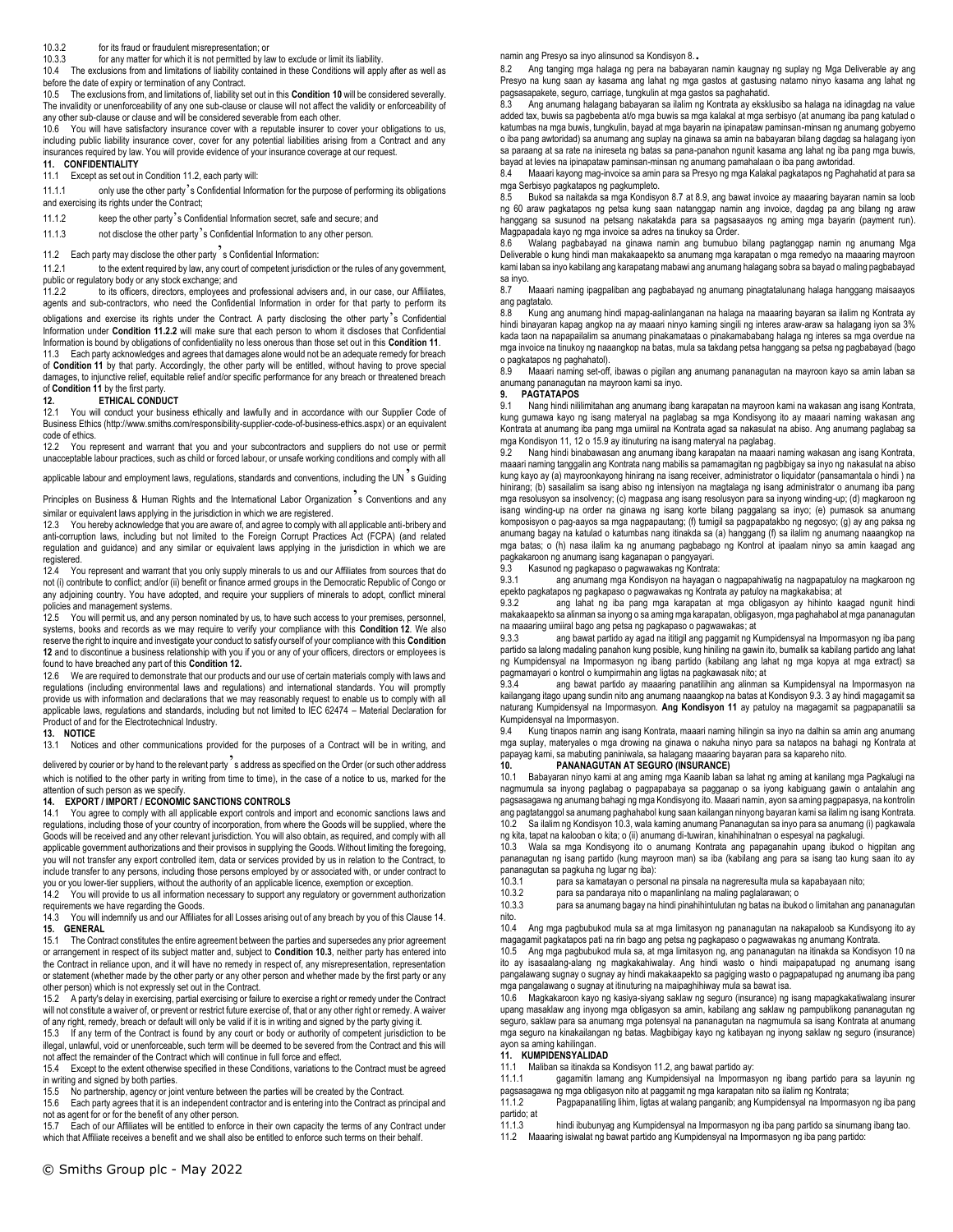15.8 Save as provided in **Condition 15.7**, the parties do not intend that any term of a Contract will be enforceable by any person who is not a party to it.

15.9 You may not assign, transfer, charge, hold on trust for any person or deal in any other manner with any of your rights under the Contract or sub-contract any of your obligations under the Contract. We may assign a Contract to our Affiliates.

### **16. GOVERNING LAW AND JURISDICTION**

16.1 The Contract and any non-contractual obligations arising in connection with it are governed by the law of the jurisdiction in which we are registered or incorporated. The courts of such jurisdiction (and if applicable to the relevant jurisdiction any district in which we are registered) have exclusive jurisdiction to determine any dispute arising in connection with the Contract.

11.2.1 sa lawak na iniaatas ng batas, ang anumang korte na may kakayahang hurisdiksyon o mga patakaran ng anumang pamahalaan, pampubliko o regulatoryong organisasyon o anumang stock exchange; at 11.2.2 sa mga opisyal, direktor, empleyado at propesyonal na tagapayo nito at, sa kaso namin, ang aming mga Kaanib, mga ahente at mga sub-contractor na kailangan ang Kumpidensyal na Impormasyon upang ang nasabing partido ay magsagawa ng mga obligasyon nito at ipatupad ang mga karapatan nito sa ilalim ng Kontrata. Ang isang partido na nagsisiwalat ng Kumpidensyal na Impormasyon ng ibang partido sa ilalim ng Kondisyon 11.2.2 ay tiyakin na ang bawat tao kung saan nito isisiwalat ang Kumpidensyal na Impormasyon ay nakatali sa mga obligasyon ng pagiging kumpidensiyal nang hindi mas mabigat kaysa sa mga itinakda nitong Kondisyon 11. 11.3 Ang bawat partido ay kumikilala at sumasang-ayon na hindi sapat na remedyo ang mga pinsala lamang para sa paglabag ng Kondisyon 11 ng partidong iyon. Alinsunod dito, ang iba pang partido ay may karapatan, nang hindi na kinakailangang patunayan ang mga espesyal na pinsala, sa injunctive relief, pantay na kaginhawahan at o tiyak na pagganap para sa anumang paglabag o nanganganib na paglabag ng Kondisyon 11

# ng unang partido.<br>12. P **12. PANG-ETIKANG GAWI**

12.1 Isasagawa ninyo ang inyong ng naaayon sa etika at batas at alinsunod sa aming Supplier Code of Business Ethics (http://www.smiths.com/responsibility-supplier-code-of-business-ethics.aspx) o isang katumbas na kowd sa etika.

12.2 Kinakatawan at ginagarantiyahan ninyo na kayo at ang inyong mga subcontractor at mga supplier ay hindi gumagamit o nagpapahintulot sa hindi katanggap-tanggap na mga gawi sa paggawa, tulad ng bata o sapilitang paggawa, o hindi ligtas na mga kondisyon sa pagtatrabaho at sumusunod sa lahat ng naaangkop na mga batas, mga regulasyon, mga pamantayan at mga kombensiyon sa paggawa at pagtatrabaho, kabilang ang Guiding Principles on Business & Human Rights at ang Mga kombensiyon ng International Labor Organization at anumang katulad o katumbas na mga batas na nag-aaplay sa hurisdiksiyon kung saan kami nakarehistro.

12.3 Kinikilala ninyo na alam ninyo ang at sumasang-ayon na susunod sa lahat ng mga naaangkop na batas kontral panunuhol at kontra-katiwalian, kabilang ang ngunit hindi limitado sa Foreign Corrupt Practices Act (FCPA) (at kaugnay na regulasyon at patnubay) at anumang katulad o katumbas na mga batas na nag-aaplay sa hurisdiksiyon kung saan nakarehistro kami.

12.4 Kayo ay kumakatawan at gumagarantiya na kayo lamang ang magsusuplay ng mga mineral sa amin at sa aming mga Kaanib mula sa mga pinagkukunan na hindi (i) dumadagdag sa salungatan; at/o (ii) nagbebenepisyo o nagbibigay pinansiya sa mga armadong grupo sa Demokratikong Republika ng Congo o anumang kalapit na bansa. Inyong pinagtibay, at hinihingi sa inyong mga supplier ng mga mineral na ipagtibay ang mga patakaran ng mineral at mga sistema ng pamamahala na sumasalungat.

12.5 Pinahihintulutan ninyo kami, at sinumang tao na hinirang namin, upang magkaroon ng ganitong pag-akses sa inyong mga lugar, mga tauhan, mga sistema, mga libro at mga rekord na maaaring kailanganin naming patotohanan ang inyong pagsunod sa Kondisyon 12 na ito. Inilalaan din namin ang karapatan na magtanong at magsiyasat ng inyong pag-uugali upang masiyahan ang aming sarili ng inyong pagsunod sa Kondisyon 12 at upang ipahinto ang isang relasyon sa negosyo ng kasama kayo kung kayo o sinoman sa inyong mga opisyal, mga direktor o mga empleyado ay natagpuang naglabag ng anumang bahagi nitong Kondisyon 12.

12.6 Meidän on osoitettava, että tuotteemme ja tiettyjen materiaalien käyttömme ovat lakien ja määräysten (mukaan lukien ympäristölait ja -määräykset) sekä kansainvälisten standardien mukaisia. Toimittakaa meille viipymättä tiedot ja selosteet, joita voimme kohtuudella pyytää, jotta voimme noudattaa kaikkia sovellettavia lakeja, asetuksia ja standardeja, mukaan lukien muun muassa standardia IEC 62474 – Materiaaliseloste sähköteknisen teollisuuden tuotteille.

## **13. ABISO**

13.1 Ang mga abiso at iba pang mga komunikasyon na ibinigay para sa mga layunin ng isang Kontrata ay nakasulat, at maipadala sa pamamagitan ng courier o sa pamamagitan ng kamay sa adres ng may-kaunayang partido tulad ng tinukoy sa Order (o iba pang adres na ipinapaalam sa iba pang partido nang nakasulat sa panapanahon), sa kaso ng isang abiso amin, minarkahan para sa atensiyon ng naturang tao ayon sa aming tinukoy.

## **14. PAG-EKSPORT/PAG-IMPORT/MGA PAGKONTROL SA PANG-EKONOMIKONG PAGPAPARUSA**

14.1 Sumasang-ayon kayo na susunod sa lahat ng naaangkop na mga pangkontrol sa pag-eksport at pagimport at mga batas at rmga egulasyon sa pag-import at pang-ekonomiyang mga pagpaparusa na mga batas at mga regulasyon, kabilang ang mga nasa inyong bansa, kung saan isusuplay ang mga Kalakal, kung saan tatanggapin ang mga Kalakal at anumang iba pang kaugnay na hurisdiksyon. Kukuha ka rin, gaya ng kinakailangan, at susunod sa lahat ng naaangkop na mga awtorisasyon ng pamahalaan at ang kanilang mga proviso sa pagsusuplay ng mga Kalakal. Nang hindi nalilimitahan ang nabanggit, hindi ninyo maililipat ang anumang kinokontrol na aytem, datos o mga serbisyong ipinagkaloob namin kaugnay sa Kontrata, upang ilakip ang paglilipat sa anumang mga tao, kabilang ang mga taong pinagtatrabaho o nauugnay sa, o nakakontrata sa inyo o ang inyong mas mababang hanay ng mga supplier, ng walang awtoridad ng isang naaangkop na lisensya, pagkalibre o pagbubukod.

14.2 Bibigyan ninyo kami ng lahat ng impormasyong kinakailangan upang masuportahan ang anumang mga kinakailangan ng regulatoryo panggobyernong awtorisasyon na mayroon kami tungkol sa Mga Kalakal.

14.3 Babayaran ninyo at ang aming mga Kaanib para sa lahat ng Pagkalugi na nagmumula sa anumang paglabag ninyo sa Sugnay 14 na ito.

### **15. PANGKALAHATAN**

15.1 Ang Kontrata ang bumubuo sa buong kasunduan sa pagitan ng mga partido at pinapalitan ang anumang naunang kasunduan o pag-aayos sa paggalang sa paksa nito at, sa ilalim ng Kondisyon 10.3, wala sa alinmang partido ang nakapasok sa Kontrata na sumasalig sa, at hindi magkakaroon ng lunas sa paggalang ng, anumang kasinungalingan, representasyon o pahayag (kung ginawa man ito ng kabilang partido o sinumang iba pang tao at kung ginawa man ito o sinumang iba pang tao) na hindi malinaw na itinakda sa Kontrata.

15.2 Ang pagkaantala ng isang partido sa pagganap, bahagyang pagganap o kabiguang gumanap sa isang karapatan o remedyo sa ilalim ng Kontrata ay hindi bumubuo ng isang pagwawaksi ng, o pagpigil o pagbabawal na isagawa sa, iyon o anumang ibang karapatan o remedyo. Ang isang pagwawaksi sa anumang karapatan, lunas, paglabag o hindi makatupad ay may bisa lamang kung ito ay nakasulat at pinirmahan ng partido na nagbibigay nito.

15.3 Kung ang anumang takda ng Kontrata ay natagpuan ng anumang korte o organisasyon o awtoridad ng karampatang hurisdiksyon na ilegal, labag sa batas, walang bisa o hindi maipapatupad, ang naturang takda ay ituturing na tinanggal mula sa Kontrata at hindi ito makakaapekto sa natitira sa Kontrata na magpapatuloy sa ganap na may bisa at epekto.<br>15.4 Maliban kung h

15.4 Maliban kung hanggang saan ang tinukoy sa Mga Kundisyong ito, ang mga pagkakaiba sa Kontrata ay dapat sang-ayunan nang nakasulat at pinirmahan ng parehong partido.

15.5 Walang pakikipagtulungan, ahensiya o joint venture sa pagitan ng mga partido ang bubuuin ng Kontrata. 15.6 Sumasang-ayon ang bawat partido na ito ay isang independiyenteng kontratista at pumapasok sa Kontrata

bilang pangunahin at hindi bilang ahente para sa o para sa kapakinabangan ng sinumang ibang tao.

15.7 May karapatan ang bawat isa sa aming mga Kaakibat na ipatupad sa kanilang sariling kakayahan ang mga takda ng anumang Kontrata kung saan ang Kaakibat ay tumatanggap ng isang benepisyo, at maaari rin namin itong ipatupad para sa kanila.

15.8 Ayon sa ibinigay sa Kondisyon 15.7, ang mga partido ay hindi nagnanais na ang anumang takda ng isang Kontrata ay maaaring ipatupad ng sinumang tao na hindi partido nito. .

15.9 Hindi ka maaaring magtalaga, maglipat, sumingil, humawak ng tiwala para sa sinumang tao o makitungo sa anumang iba pang paraan alinman sa iyong mga karapatan sa ilalim ng Kontrata o nakapailalim na kontrata alinman sa iyong mga obligasyon sa ilalim ng Kontrata. Maaari kaming magtalaga ng isang Kontrata sa aming mga Kaakibat.

### **16. NAMAMAHALANG BATAS AT HURISDIKSIYON**

16.1 Ang Kontrata at anumang di-pangkontratang mga obligasyon na may kaugnayan dito ay pinamamahalaan ng batas ng hurisdiksiyon kung saan kami ay nakarehistro o nakainkorporada. Ang mga korte ng nasasakupang